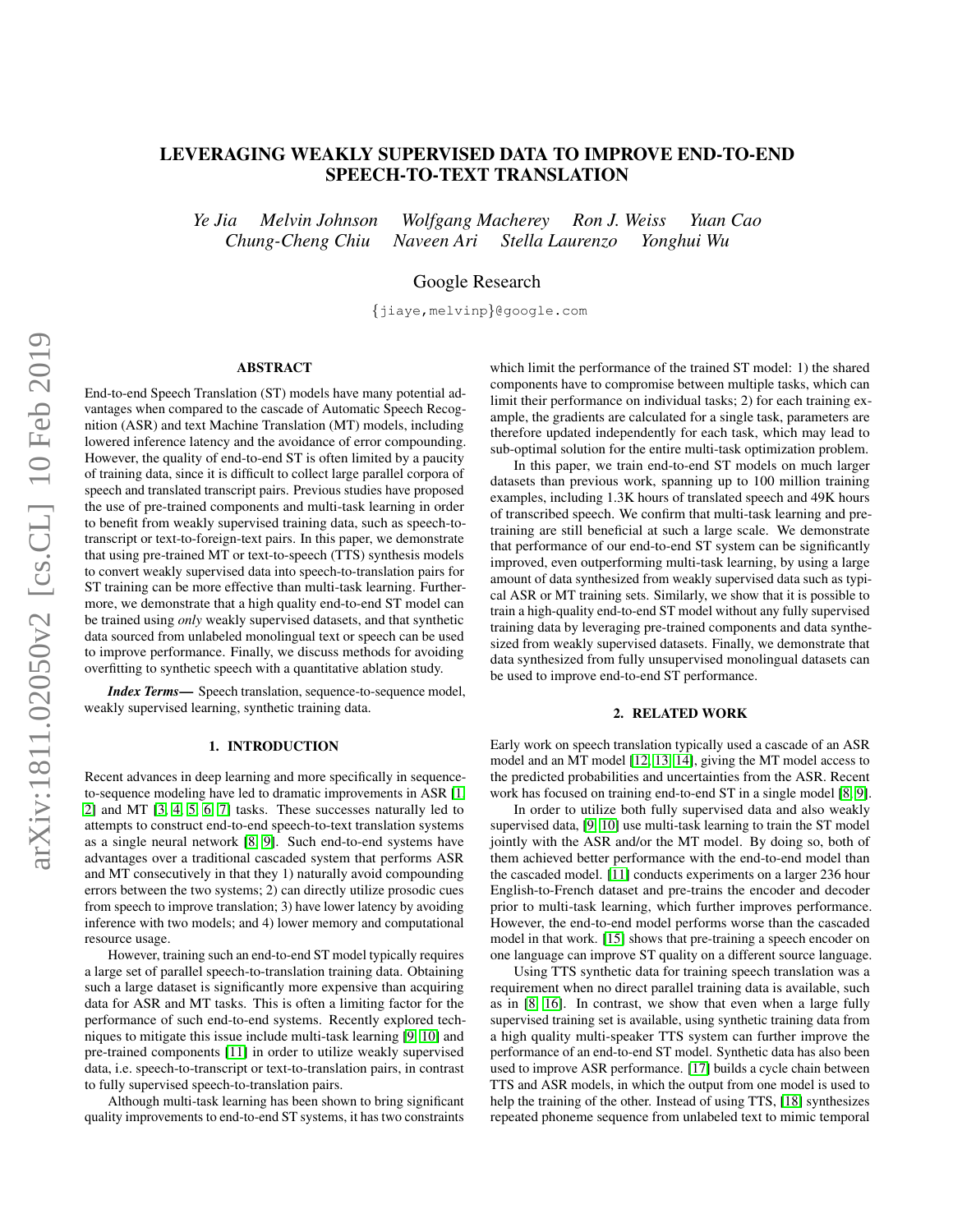

English speech

<span id="page-1-0"></span>Fig. 1. Overview of the end-to-end speech translation model. Blue blocks correspond to pre-trained components, grey components are frozen, and green components are fine-tuned on the ST task.

duration in acoustic input. Similarly, [\[19\]](#page-4-18) trains a pseudo-TTS model to synthesize the latent representation from a pre-trained ASR model from text, and uses it for data augmentation in ASR training.

The MT synthetic data in this work helps the system in a manner similar to knowledge distillation [\[20\]](#page-4-19), since the network is trained to predict outputs from a pretrained MT model. In contrast, synthesizing speech inputs using TTS is more similar to MT back-translation [\[21\]](#page-4-20).

### 3. MODELS

<span id="page-1-2"></span>Similar to [\[9\]](#page-4-8), we make use of three sequence-to-sequence models. Each one is composed of an encoder, a decoder, and an attention module. Besides the end-to-end ST model which is the major focus of this paper, we also build an ASR model and an MT model, which are used for building the baseline cascaded ST model, as well as for multi-task learning and encoder / decoder pre-training for ST. All three models represent text using the same shared English/Spanish Word Piece Model (WPM) [\[22\]](#page-4-21) containing 16K tokens.

ASR model: Our ASR model follows the architecture of [\[2\]](#page-4-1). We use a 5 layer bidirectional LSTM encoder, with cell size 1024. The decoder is a 2 layer unidirectional LSTM with cell size 1024. The attention is 4-head additive attention. The model takes 80-channel log mel spectrogram features as input.

MT model: Our MT model follows the architecture of [\[23\]](#page-4-22). We use a 6 layer bidirectional LSTM encoder, with cell size of 1024. The decoder is an 8 layer unidirectional LSTM with cell size 1024, with residual connection across layers. We use 8-head additive attention.

ST model: The encoder has similar architecture to the ASR encoder, and the decoder has similar architecture to the MT decoder. Throughout this work we experiment with varying the number of encoder layers. The model with the best performance is visualized in Figure [1.](#page-1-0) It uses an 8 layer bidirectional LSTM for the encoder and an 8 layer unidirectional LSTM with residual connections for the decoder. The attention is 8-head additive attention, following the MT model.

# 4. SYNTHETIC TRAINING DATA

<span id="page-1-4"></span>Acquiring large-scale parallel speech-to-translation training data is extremely expensive. The scarcity of such data is often a limiting factor on the quality of an end-to-end ST model. To overcome this issue, we use two forms of weakly supervised data by: synthesizing input speech corresponding to the input text in a parallel text MT training corpus, and synthesizing translated text targets from the output transcript in an ASR training corpus.

## <span id="page-1-5"></span>4.1. Synthesis with TTS model

Recent TTS systems are able to synthesize speech with close to human naturalness [\[24\]](#page-4-23), in varied speakers' voices [\[25\]](#page-4-24), create novel voices by sampling from a continuous speaker embedding space [\[26\]](#page-4-25).

In this work, we use the TTS model trained on LibriSpeech [\[27\]](#page-4-26) from [\[26\]](#page-4-25), except that we use a Griffin-Lim [\[28\]](#page-4-27) vocoder as in [\[29\]](#page-4-28) which has significantly lower cost, but results in reduced audio qual-ity<sup>[1](#page-1-1)</sup>. We randomly sample from the continuous speaker embedding space for each synthesized example, resulting in wide diversity in speaker voices in the synthetic data. This avoids unintentional bias toward a few synthetic speakers when using it to train an ST model and encourages generalization to speakers outside the training set.

### <span id="page-1-6"></span>4.2. Synthesis with MT model

Another way to synthesize training data is to use an MT model to translate the transcripts in an ASR training set into the target language. In this work, we use the Google Translate service to obtain such translations. This procedure is similar to knowledge distillation [\[20\]](#page-4-19), except that it uses the final predictions as training targets rather than the predicted probability distributions.

# 5. EXPERIMENTS

#### 5.1. Datasets and metrics

We focus on an English speech to Spanish text conversational speech translation task. Our experiments make use of three proprietary datasets, all consisting of conversational language, including: (1) an MT training set of 70M English-Spanish parallel sentences; (2) an ASR training set of 29M hand-transcribed English utterances, collected from anonymized voice search log; and (3) a substantially smaller English-to-Spanish speech-to-translation set of 1M utterances obtained by sampling a subset from the 70M MT set, and crowdsourcing humans to read the English sentences. The final dataset can be directly used to train the end-to-end ST model. We use data augmentation on both speech corpora by adding varying degrees of background noise and reverberation in the same manner as [\[2\]](#page-4-1). The WPM shared among all models is trained with the 70M MT set.

We use two datasets for evaluation: a held out subset of 10.8K examples from the 1M ST set, which contains read speech, and another 8.9K recordings of natural conversational speech in a domain different from both the 70M MT and 29M ASR sets. Both eval sets contain English speech, English transcript and Spanish translation triples, so they can be used for evaluating either ASR, MT, or ST. ASR performance is measured in terms of Word Error Rate (WER) and translation performance is measured in terms of BLEU [\[30\]](#page-4-29) scores, both on case and punctuation sensitive reference text.

#### <span id="page-1-3"></span>5.2. Baseline cascaded model

We build a baseline system by training an English ASR model and an English-to-Spanish MT model with the architectures described

<span id="page-1-1"></span><sup>&</sup>lt;sup>1</sup>Synthetic waveforms are needed only for audio data augmentation. Otherwise, the mel-spectrogram predicted by the TTS model can be directly fed as input to the ST or ASR models, bypassing the vocoder.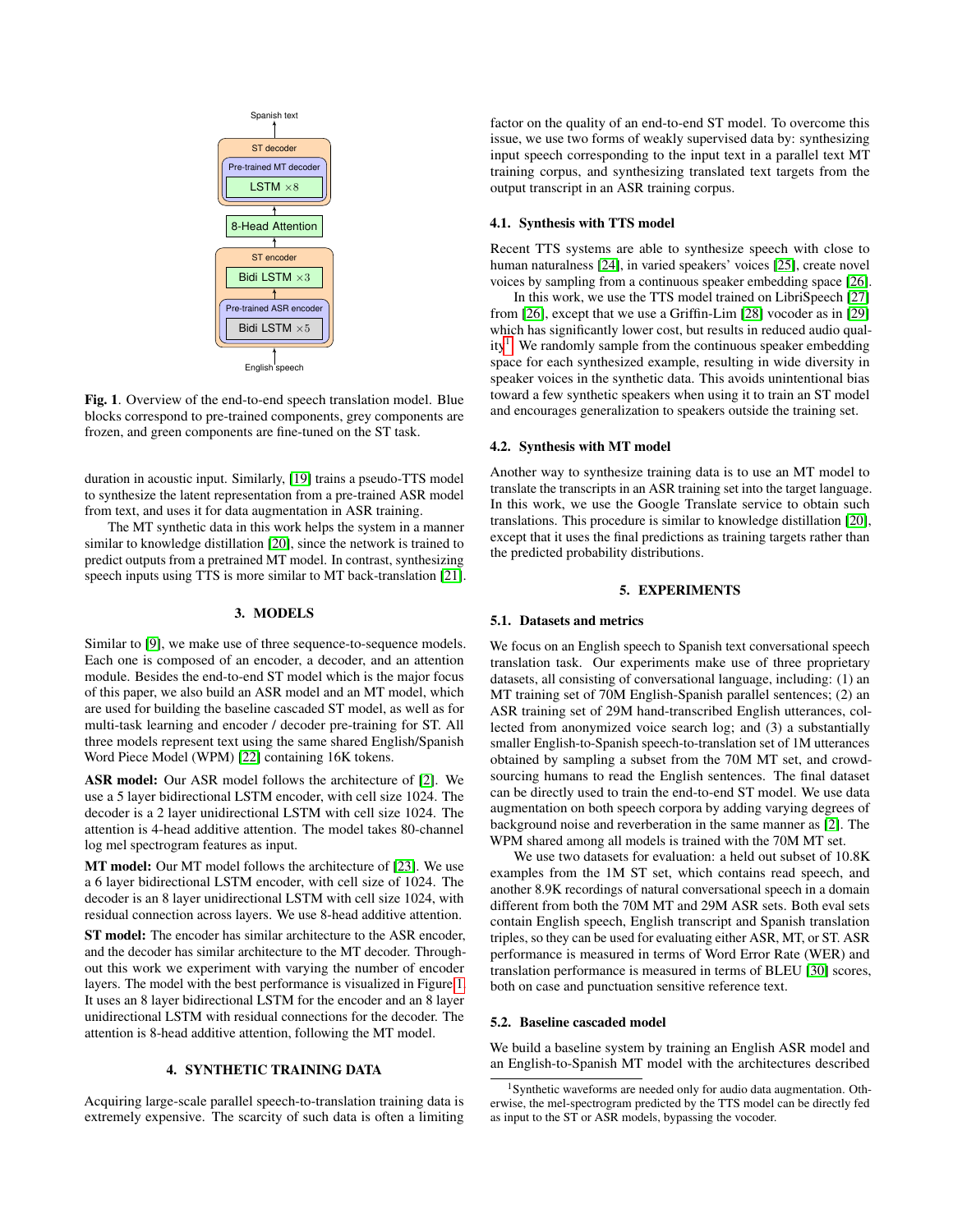| Task       |             |          | Metric In-domain Out-of-domain |
|------------|-------------|----------|--------------------------------|
| <b>ASR</b> | $WER^2$     | $13.7\%$ | $30.7\%$                       |
| MТ         | <b>BLEU</b> | 78.8     | 35.6                           |
| ST.        | <b>BLEU</b> | 56.9     | 21.1                           |

<span id="page-2-1"></span>Table 1. Performance of the baseline cascaded ST system and the underlying ASR and MT components on both test sets.

|                                 | In-domain | Out-of-domain |
|---------------------------------|-----------|---------------|
| Cascaded                        | 56.9      | 21.1          |
| Vanilla                         | 49.1      | 12.1          |
| + Pre-training                  | 54.6      | 18.2          |
| $+$ Pre-training $+$ Multi-task | 57.1      | 21.3          |

<span id="page-2-2"></span>Table 2. BLEU scores of baseline end-to-end ST and cascaded models. All end-to-end models use 5 encoder and 8 decoder layers.

in Section [3,](#page-1-2) and cascading them together by feeding the predicted transcript from the ASR model as the input to the MT model. The ASR model is trained on a mixture of the 29M ASR set and the 1M ST set with 8:1 per-dataset sampling probabilities in order to better adapt to the domain of the ST set. The MT model is trained on the 70M MT set, which is a superset of the 1M ST set. As shown in Table [1,](#page-2-1) the ST BLEU is significantly lower than the MT BLEU, which is the result of cascading errors from the ASR model.

#### <span id="page-2-6"></span>5.3. Baseline end-to-end models

We train a vanilla end-to-end ST model with a 5-layer encoder and an 8-layer decoder directly on the 1M ST set. We then adopt pretraining and multi-task learning as proposed in previous literature [\[9,](#page-4-8) [10,](#page-4-9) [11,](#page-4-10) [15\]](#page-4-14) in order to improve its performance. We pre-train the encoder on the ASR task, and the decoder on the MT task as described in Section [5.2.](#page-1-3) After initialization with pre-trained components (or random values for components not being pre-trained), the ST model is fine-tuned on the 1M ST set. Finally, we make use of multi-task learning by jointly training a combined network on the ST, ASR, and MT tasks, using the 1M, 29M, 70M datasets, respectively. The ST sub-network shares the encoder with the ASR network, and shares the decoder with the MT network. For each training step, one task is sampled and trained with equal probability.

Performance of these baseline models is shown in Table [2.](#page-2-2) Consistent with previous literature, we find that pre-training and multitask learning both significantly improve ST performance, because they increase the amount of data seen during training by two orders of magnitude. When both pre-training and multi-task learning are applied, the end-to-end ST model slightly outperforms the cascaded model.

# <span id="page-2-5"></span>5.4. Using synthetic training data

We explore the effect of using synthetic training data as described in Section [4.](#page-1-4) To avoid overfitting to TTS synthesized audio (especially since audio synthesized using the Griffin-Lim algorithm contains obvious and unnatural artifacts), we freeze the pre-trained encoder

|               | # additional encoder layers |      |      |      |      |
|---------------|-----------------------------|------|------|------|------|
|               |                             |      |      |      |      |
| In-domain     | 54.5                        | 55.7 | 56.1 | 55.9 | 56.1 |
| Out-of-domain | 19.5                        | 18.8 | 19.3 | 19.5 | 19.6 |

<span id="page-2-3"></span>Table 3. BLEU scores of the extended ST model, varying the number of additional encoder layers on top of the frozen pre-trained ASR encoder. The decoder is pre-trained but kept trainable. Multi-task learning is not used.

| Fine-tuning set       | In-domain | Out-of-domain |
|-----------------------|-----------|---------------|
| Real                  | 55.9      | 19.5          |
| Real + TTS synthetic  | 59.5      | 22.7          |
| Real + MT synthetic   | 57.9      | 26.2          |
| Real + both synthetic | 59.5      | 26.7          |
| Only TTS synthetic    | 53.9      | 20.8          |
| Only MT synthetic     | 42.7      | 26.9          |
| Only both synthetic   | 55.6      | 27.0          |

<span id="page-2-4"></span>Table 4. BLEU scores of ST trained with synthetic data. All rows use the same model architecture as Figure [1.](#page-1-0)

but stack a few additional layers on top of it. The impact of adding different number of additional layers when fine-tuning with the 1M ST set is shown in Table [3.](#page-2-3) Even with no additional layer, this approach outperforms the fully trainable model (Table [2](#page-2-2) row 3) on the out-of-domain eval set, which indicates that the frozen pre-trained encoder helps the ST model generalize better. The benefit of adding extra layers saturates after around 3 layers. Following this result, we use 3 extra layers for the following experiments, as visualized in Figure [1.](#page-1-0)

We analyze the effect of using different synthetic datasets in Table [4](#page-2-4) for fine-tuning. The TTS synthetic data is sourced from the 70M MT training set, by synthesizing English speech as described in Section [4.1.](#page-1-5) The synthesized speech is augmented with noise and reverberation following the same procedure as is used for real speech. The MT synthetic data is sourced from the 29M ASR training set, by synthesizing translation to Spanish as described in Section [4.2.](#page-1-6) The encoder and decoder are both pre-trained on ASR and MT tasks, respectively, but multi-task learning is not used.

The middle group in Table [4](#page-2-4) presents the result of fine-tuning with both synthetic datasets and the 1M real dataset, sampled with equal probability. As expected, adding a large amount of synthetic training data (increasing the total number of training examples by  $1 - 2$ orders of magnitude), significantly improves performance on both indomain and out-of-domain eval sets. The MT synthetic data improves performance on the out-of-domain eval set more than it does on the in-domain set, partially because it contains natural speech instead of read speech, which is better matched to the out-of-domain eval set, and partially because it introduces more diversity to the training set and thus generalizes better. Fine-tuning on the mixture of the three datasets results in dramatic gains on both eval sets, demonstrating that the two synthetic sources have complementary effects. It also significantly outperforms the cascaded model.

The bottom group in Table [4](#page-2-4) fine-tunes using only synthetic data. Surprisingly, they achieve very good performance and even outperform training with both synthetic and real collected data on the out-of-domain eval set. This can be attributed to the increased

<span id="page-2-0"></span> $2$ We report WER based on references which are case and punctuation sensitive in order to be consistent with the way BLEU is evaluated. The same ASR model obtains a WER of 6.9% (in-domain) and 14.1% (out-of-domain) if trained and evaluated on lower-cased transcripts without punctuation.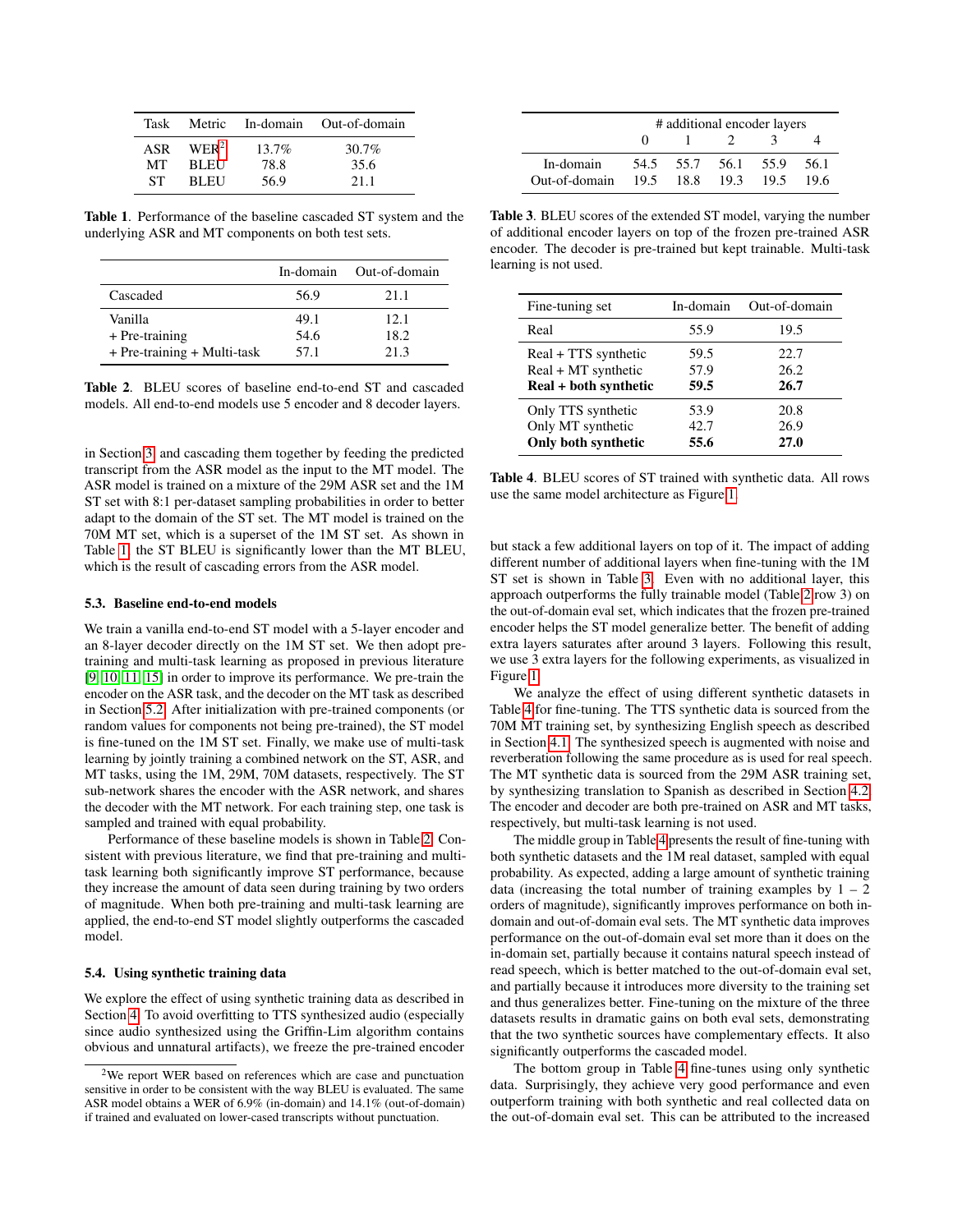| Fine-tuning set      | In-domain | Out-of-domain |
|----------------------|-----------|---------------|
| Real + TTS synthetic | 58.7      | 21.4          |
| Only TTS synthetic   | 35.1      | 9.8           |

<span id="page-3-0"></span>Table 5. BLEU scores using fully trainable encoder, which performs worse than freezing lower encoder layers as in Table [4.](#page-2-4)

| Fine-tuning set                  |      | In-domain Out-of-domain |
|----------------------------------|------|-------------------------|
| Real + one-speaker TTS synthetic | 59.5 | 19.5                    |
| Only one-speaker TTS synthetic   | 38.5 | 13.8                    |

<span id="page-3-1"></span>Table 6. BLEU scores when fine-tuning with synthetic speech data synthesized using a single-speaker TTS system, which performs worse than using the multi-speaker TTS as in Table [4.](#page-2-4)

sampling weight of training data with natural speech (instead of read speech). This result demonstrates the possibility of training a highquality end-to-end ST system with only weakly supervised data, by using such data for components pre-training and generating synthetic parallel training data from them by leveraging on high quality TTS and MT models or services.

#### 5.5. Importance of frozen encoder and multi-speaker TTS

To validate the importance of freezing the pre-trained encoder, we compare to a model where the encoder is fully fine-tuned on the ST task. As shown in Table [5,](#page-3-0) full encoder fine-tuning hurts ST performance, by overfitting to the synthetic speech. The ASR encoder learns a high quality latent representation of the speech content when pre-training on a large quantity of real speech with data augmentation. Additional fine-tuning on synthetic speech only hurts performance since the TTS data are not as realistic nor as diverse as real speech.

Similarly, to validate the importance of using a high quality multispeaker TTS system to synthesize training data with wide speaker variation, we train models using data synthesized with the single speaker TTS model from [\[24\]](#page-4-23). This model generates more natural speech than the multi-speaker model used in Sec. [5.4](#page-2-5) [\[26\]](#page-4-25). To ensure a fair comparison, we use a Griffin-Lim vocoder and a 16 kHz sampling rate. We use the same data augmentation procedure described above.

Results are shown in Table [6.](#page-3-1) Even though a frozen pre-trained encoder is used, fine-tuning on only single-speaker TTS synthetic data still performs much worse than fine-tuning with multi-speaker TTS data, especially on the out-of-domain eval set. However, when trained on the combination of real and synthetic speech, performance on the in-domain eval set is not affected. We conjecture that this is because the in-domain eval set consists of read speech, which is better matched to the prosodic quality of the single-speaker TTS model. The large performance degradation on the out-of-domain eval set again indicates worse generalization.

Incorporating recent advances in TTS to introduce more natural prosody and style variation [\[31,](#page-4-30) [32,](#page-4-31) [33\]](#page-4-32) to the synthetic speech might further improve performance when training on synthetic speech. We leave such investigations as future work.

# 5.6. Utilizing unlabelled monolingual text or speech

In this section, we go further and show that unlabeled monolingual speech and text can be leveraged to improve performance of an end-to-end ST model, by using them to synthesize parallel speechto-translation examples using available ASR, MT, and TTS systems.

| Training set                 | In-domain | Out-of-domain |
|------------------------------|-----------|---------------|
| Real                         | 49.1      | 12.1          |
| Real + Synthetic from text   | 55.9      | 19.4          |
| Real + Synthetic from speech | 52.4      | 15.3          |
| Real + Synthetic from both   | 55.8      | 16.9          |

<span id="page-3-2"></span>Table 7. BLEU scores for the vanilla model trained on synthetic data generated from unlabeled monolingual data, without pre-training.

Even though such datasets are highly synthetic, they can still benefit an ST model trained with as many as 1M real training examples.

We take the English text from the 70M MT set as an unlabeled text set, synthesize English speech for it using a multi-speaker TTS model as in Section [5.4,](#page-2-5) and translate it to Spanish using the Google Translate service. Similarly, we take the English speech from the 29M ASR set as an unlabeled speech set, synthesize translation targets for it by using the cascaded model we build in Section [5.2.](#page-1-3) We use this cascaded model only to enable comparison to its own performance. Replacing it with a cascade of other ASR and MT models or services should not change the conclusion. Since there is no parallel training data for ASR or MT in this case, pre-training does not apply. We use the vanilla model with a 5-layer encoder as in Section [5.3.](#page-2-6)

Results are presented in Table [7.](#page-3-2) Even though these datasets are highly synthetic, they still significantly improve performance over the vanilla model. Because the unlabeled speech is processed with weaker models, it doesn't bring as much gain as the synthetic set from unlabeled text. Since it essentially distills knowledge from the cascaded model, it is also understandable that it does not outperform it. Performance is far behind our best results in Section [5.4](#page-2-5) since pre-training is not used. Nevertheless, this result demonstrates that with access to high-quality ASR, MT, and/or TTS systems, one can leverage large sets of unlabeled monolingual data to improve the quality of an end-to-end ST system, even if a small amount of direct parallel training data are available.

### 6. CONCLUSIONS

We propose a weakly supervised learning procedure that leverages synthetic training data to fine-tune an end-to-end sequence-tosequence ST model, whose encoder and decoder networks have been separately pre-trained on ASR and MT tasks, respectively. We demonstrate that this approach outperforms multi-task learning in experiments on a large scale English speech to Spanish text translation task. When utilizing synthetic speech inputs, we find that it is important to use a high quality multispeaker TTS model, and to freeze the pre-trained encoder to avoid overfitting to synthetic audio. We explore even more impoverished data scenarios, and show that it is possible to train a high quality end-to-end ST model by fine-tuning *only* on synthetic data from readily available ASR or MT training sets. Finally, we demonstrate that a large quantity of unlabeled speech or text can be leveraged to improve an end-to-end ST model when a small fully supervised training corpus is available.

#### 7. ACKNOWLEDGMENTS

The authors thank Patrick Nguyen, Orhan Firat, the Google Brain team, the Google Translate team, and the Google Speech Research team for their helpful discussions and feedback, as well as Mengmeng Niu for her operational support on data collection.